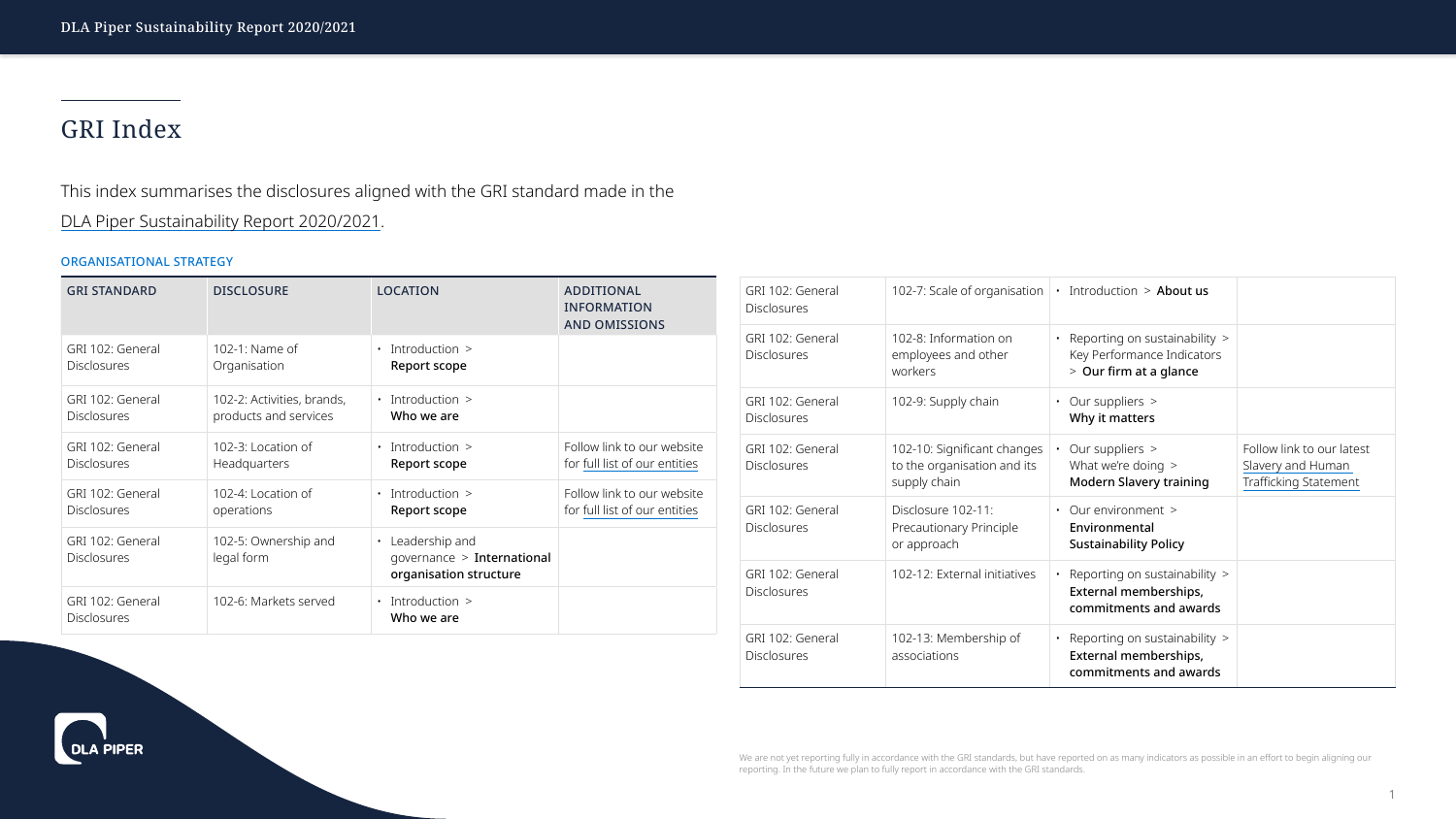| <b>GRI STANDARD</b>                    | <b>DISCLOSURE</b>                               | <b>LOCATION</b>                                                                                                           | ADDITIONAL<br><b>INFORMATION</b><br><b>AND OMISSIONS</b> |
|----------------------------------------|-------------------------------------------------|---------------------------------------------------------------------------------------------------------------------------|----------------------------------------------------------|
| GRI 102: General<br><b>Disclosures</b> | 102-14: Statement from<br>senior decision-maker | $\cdot$ Introduction $\ge$<br><b>Chair's statement</b><br>Introduction $>$<br>In conversation with<br><b>Simon Levine</b> |                                                          |
| GRI 102: General<br><b>Disclosures</b> | 102-15: Key impacts, risks<br>and opportunities | Introduction $>$<br>$\bullet$<br>Our approach to<br>sustainability                                                        |                                                          |

# ETHICS AND INTEGRITY

| <b>GRI STANDARD</b>                    | <b>DISCLOSURE</b>                                                   | <b>LOCATION</b>                                                                                                                      | <b>ADDITIONAL</b><br><b>INFORMATION</b><br><b>AND OMISSIONS</b> |
|----------------------------------------|---------------------------------------------------------------------|--------------------------------------------------------------------------------------------------------------------------------------|-----------------------------------------------------------------|
| GRI 102: General<br><b>Disclosures</b> | 102-16: Values, principles,<br>standards, and norms of<br>behaviour | $\cdot$ Introduction $\ge$<br>About $us > 0$ ur values<br>$\cdot$ Introduction $\ge$<br>About us $>$<br><b>Acting with integrity</b> |                                                                 |
| GRI 102: General<br><b>Disclosures</b> | 102-17: Mechanisms<br>for advice and concerns<br>about ethics       | $\cdot$ Introduction $\ge$<br>About us $>$<br>Acting with integrity                                                                  |                                                                 |

# GOVERNANCE

| <b>GRI STANDARD</b>                    | <b>DISCLOSURE</b>                                                                             | <b>LOCATION</b>                                                                                           | ADDITIONAL<br><b>INFORMATION</b><br><b>AND OMISSIONS</b> |
|----------------------------------------|-----------------------------------------------------------------------------------------------|-----------------------------------------------------------------------------------------------------------|----------------------------------------------------------|
| GRI 102: General<br><b>Disclosures</b> | 102-18: Governance<br>structure                                                               | Leadership and<br>$\bullet$<br>governance                                                                 |                                                          |
| GRI 102: General<br><b>Disclosures</b> | 102-19: Delegating authority                                                                  | Leadership and<br>$\bullet$<br>governance                                                                 |                                                          |
| GRI 102: General<br><b>Disclosures</b> | 102-20: Executive-level<br>responsibility for economic,<br>environmental and<br>social topics | Leadership and<br>$\bullet$<br>governance                                                                 |                                                          |
| GRI 102: General<br><b>Disclosures</b> | 102-21: Consulting<br>stakeholders on economic,<br>environmental and<br>social topics         | $\cdot$ Introduction $\ge$<br>Our approach to<br>sustainability $> 2021$<br><b>Materiality Assessment</b> |                                                          |
| GRI 102: General<br><b>Disclosures</b> | 102-22: Composition of the<br>highest governance body<br>and its committees                   | $\cdot$ Leadership and<br>qovernance                                                                      |                                                          |
| GRI 102: General<br><b>Disclosures</b> | 102-23: Chair of the highest<br>governance body                                               | $\cdot$ Leadership and<br>governance                                                                      |                                                          |
| GRI 102: General<br><b>Disclosures</b> | 102-24: Nominating and<br>selecting the highest<br>governance body                            | $\cdot$ Leadership and<br>governance                                                                      |                                                          |
| GRI 102: General<br><b>Disclosures</b> | 102-26: Roles of highest<br>governance body in setting<br>purpose, values, and strategy       | Leadership and<br>$\bullet$<br>governance                                                                 |                                                          |



# **STRATEGY**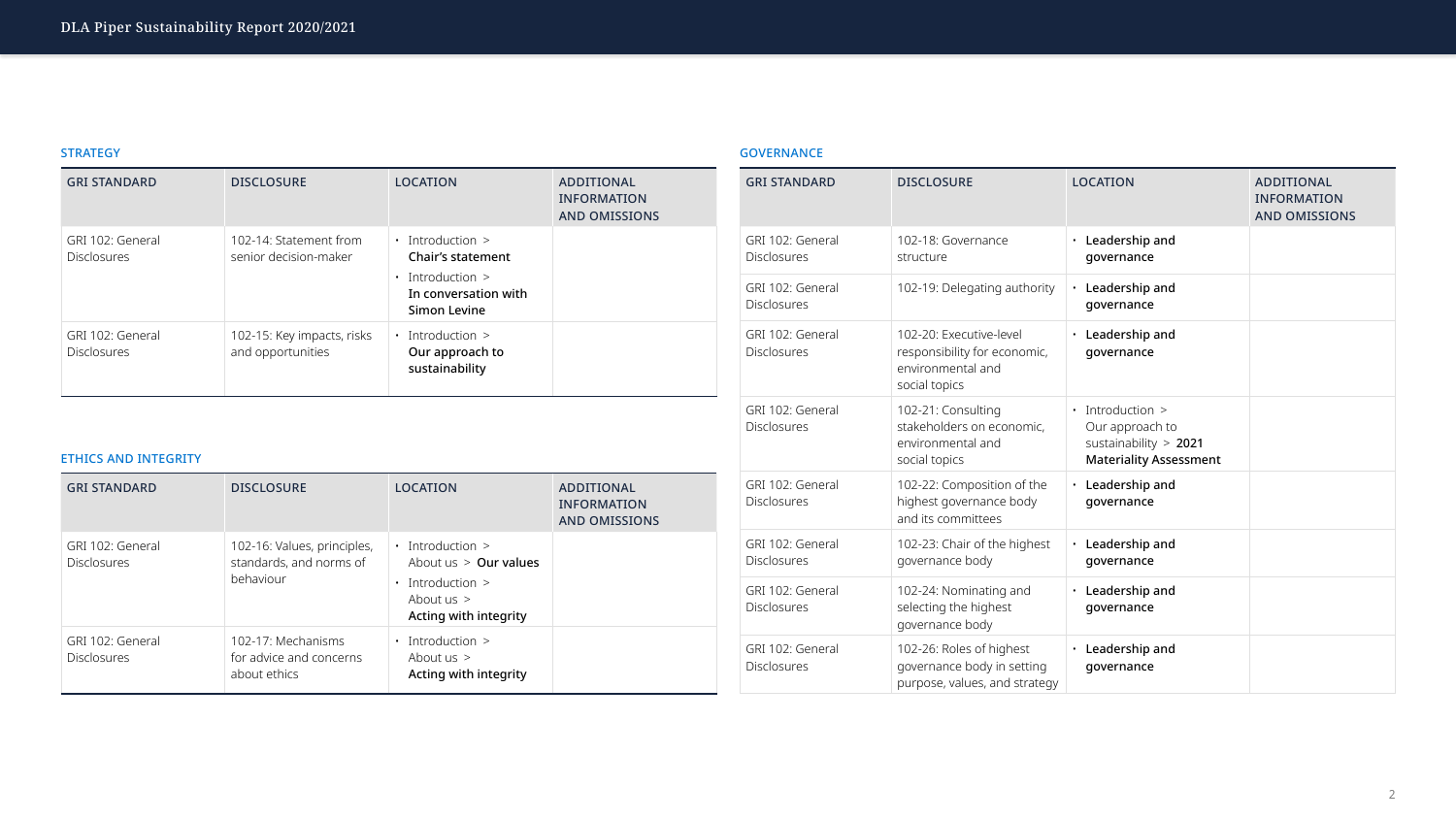# GOVERNANCE

| <b>GRI STANDARD</b>                    | <b>DISCLOSURE</b>                                                                    | <b>LOCATION</b>                                                                                                                                    | <b>ADDITIONAL</b><br><b>INFORMATION</b><br><b>AND OMISSIONS</b> |
|----------------------------------------|--------------------------------------------------------------------------------------|----------------------------------------------------------------------------------------------------------------------------------------------------|-----------------------------------------------------------------|
| GRI 102: General<br><b>Disclosures</b> | 102-27: Collective knowledge<br>of highest governance body                           | Leadership and<br>$\bullet$<br>governance                                                                                                          |                                                                 |
| GRI 102: General<br><b>Disclosures</b> | 102-28: Evaluating the<br>highest governance<br>body's performance                   | Leadership and<br>$\bullet$<br>governance                                                                                                          |                                                                 |
| GRI 102: General<br><b>Disclosures</b> | 102-29: Identifying and<br>managing economic,<br>environmental and<br>social impacts | • Introduction ><br>Our approach to<br>sustainability $> 2021$<br><b>Materiality Assessment</b><br>Leadership and<br>$\bullet$<br>governance       |                                                                 |
| GRI 102: General<br><b>Disclosures</b> | 102-30: Effectiveness of risk<br>management process                                  | $\cdot$ Leadership and<br>governance                                                                                                               |                                                                 |
| GRI 102: General<br><b>Disclosures</b> | 102-31: Review of<br>economic, environmental<br>and social topics                    | $\cdot$ Introduction $\ge$<br>Our approach to<br>sustainability $>$<br>2021 Materiality<br>Assessment<br>Leadership and<br>$\bullet$<br>governance |                                                                 |
| GRI 102: General<br><b>Disclosures</b> | 102-32: Highest governance<br>body's role in sustainability<br>reporting             | $\cdot$ Introduction $\ge$<br>About this report                                                                                                    |                                                                 |
| GRI 102: General<br><b>Disclosures</b> | 102-33: Communicating<br>critical concerns                                           | • About Us $>$ Acting with<br>$integrity$ > Raising concerns                                                                                       |                                                                 |

# STAKEHOLDER ENGAGEMENT

| <b>GRI STANDARD</b>                    | <b>DISCLOSURE</b>                                 | <b>LOCATION</b>                                                                                                                                                                                                              | <b>ADDITIONAL</b><br><b>INFORMATION</b><br><b>AND OMISSIONS</b> |
|----------------------------------------|---------------------------------------------------|------------------------------------------------------------------------------------------------------------------------------------------------------------------------------------------------------------------------------|-----------------------------------------------------------------|
| GRI 102: General<br><b>Disclosures</b> | 102-40: List of stakeholder<br>groups             | Introduction $>$<br>$\bullet$<br>About this report                                                                                                                                                                           |                                                                 |
| GRI 102: General<br><b>Disclosures</b> | 102-42: Identifying and<br>selecting stakeholders | $\cdot$ Introduction $\ge$<br>Our approach to<br>sustainability $> 2021$<br><b>Materiality Assessment</b>                                                                                                                    |                                                                 |
| GRI 102: General<br><b>Disclosures</b> | 102-43: Approach to<br>stakeholder engagement     | $\cdot$ Introduction $\ge$<br>Our approach to<br>sustainability ><br>Our S&ESG strategy and<br>material issues<br>Introduction ><br>$\bullet$<br>Our approach to<br>sustainability $> 2021$<br><b>Materiality Assessment</b> |                                                                 |

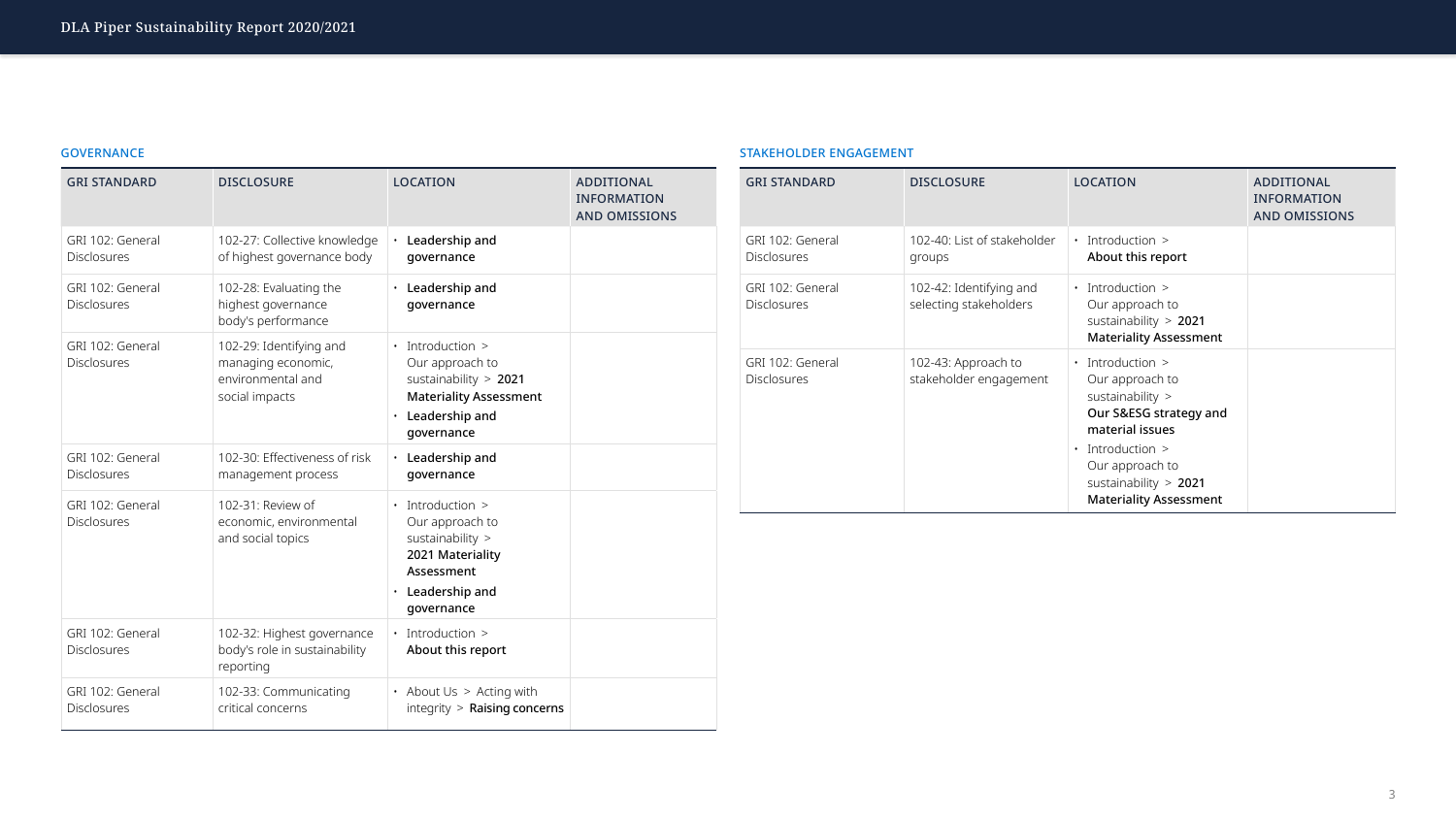# REPORTING PRACTICES

| <b>GRI STANDARD</b>                    | <b>DISCLOSURE</b>                                                 | <b>LOCATION</b>                                                                                                     | <b>ADDITIONAL</b><br><b>INFORMATION</b><br><b>AND OMISSIONS</b> |
|----------------------------------------|-------------------------------------------------------------------|---------------------------------------------------------------------------------------------------------------------|-----------------------------------------------------------------|
| GRI 102: General<br><b>Disclosures</b> | 102-46: Defining report<br>content and topic<br><b>Boundaries</b> | $\cdot$ Introduction $\ge$<br><b>Report scope</b>                                                                   |                                                                 |
| GRI 102: General<br><b>Disclosures</b> | 102-47: List of material<br>topics                                | Introduction ><br>$\bullet$<br>Our approach to<br>sustainability ><br>DLA Piper's key<br><b>S&amp;ESG issues</b>    |                                                                 |
| GRI 102: General<br><b>Disclosures</b> | 102-48: Restatements of<br>information                            | Reporting on<br>$\bullet$<br>sustainability ><br>Key Performance<br>Indicators > Evolving our<br>reporting approach |                                                                 |
| GRI 102: General<br><b>Disclosures</b> | 102-49: Changes in<br>reporting                                   | Introduction ><br>$\bullet$<br>About this report                                                                    |                                                                 |
| GRI 102: General<br><b>Disclosures</b> | 102-50: Reporting period                                          | $\cdot$ Introduction $\ge$<br>About this report                                                                     |                                                                 |

| GRI 102: General                       | 102-51: Date of most                                                   | $\cdot$ Introduction $\ge$                             |                                                                                                                                                                          |
|----------------------------------------|------------------------------------------------------------------------|--------------------------------------------------------|--------------------------------------------------------------------------------------------------------------------------------------------------------------------------|
| <b>Disclosures</b>                     | recent report                                                          | About this report                                      |                                                                                                                                                                          |
| GRI 102: General<br><b>Disclosures</b> | 102-52: Reporting cycle                                                | $\cdot$ Introduction $\ge$<br>About this report        |                                                                                                                                                                          |
| GRI 102: General<br><b>Disclosures</b> | 102-53: Contact point<br>for questions regarding<br>the report         | $\cdot$ Introduction $\ge$<br>About this report        |                                                                                                                                                                          |
| GRI 102: General<br><b>Disclosures</b> | 102-54: Claims of reporting<br>in accordance with the GRI<br>Standards | Introduction ><br>About this report                    | Note: We are not yet<br>fully aligned with GRI<br>Standards. This report<br>is a step towards full<br>alignment, which we<br>anticipate achieving ne<br>reporting cycle. |
| GRI 102: General<br><b>Disclosures</b> | 102-55: GRI content index                                              | • Reporting on<br>sustainability $>$ GRI Index         |                                                                                                                                                                          |
| GRI 102: General<br><b>Disclosures</b> | 102-56: External assurance                                             | • Introduction > Assurance<br>and basis of preparation |                                                                                                                                                                          |

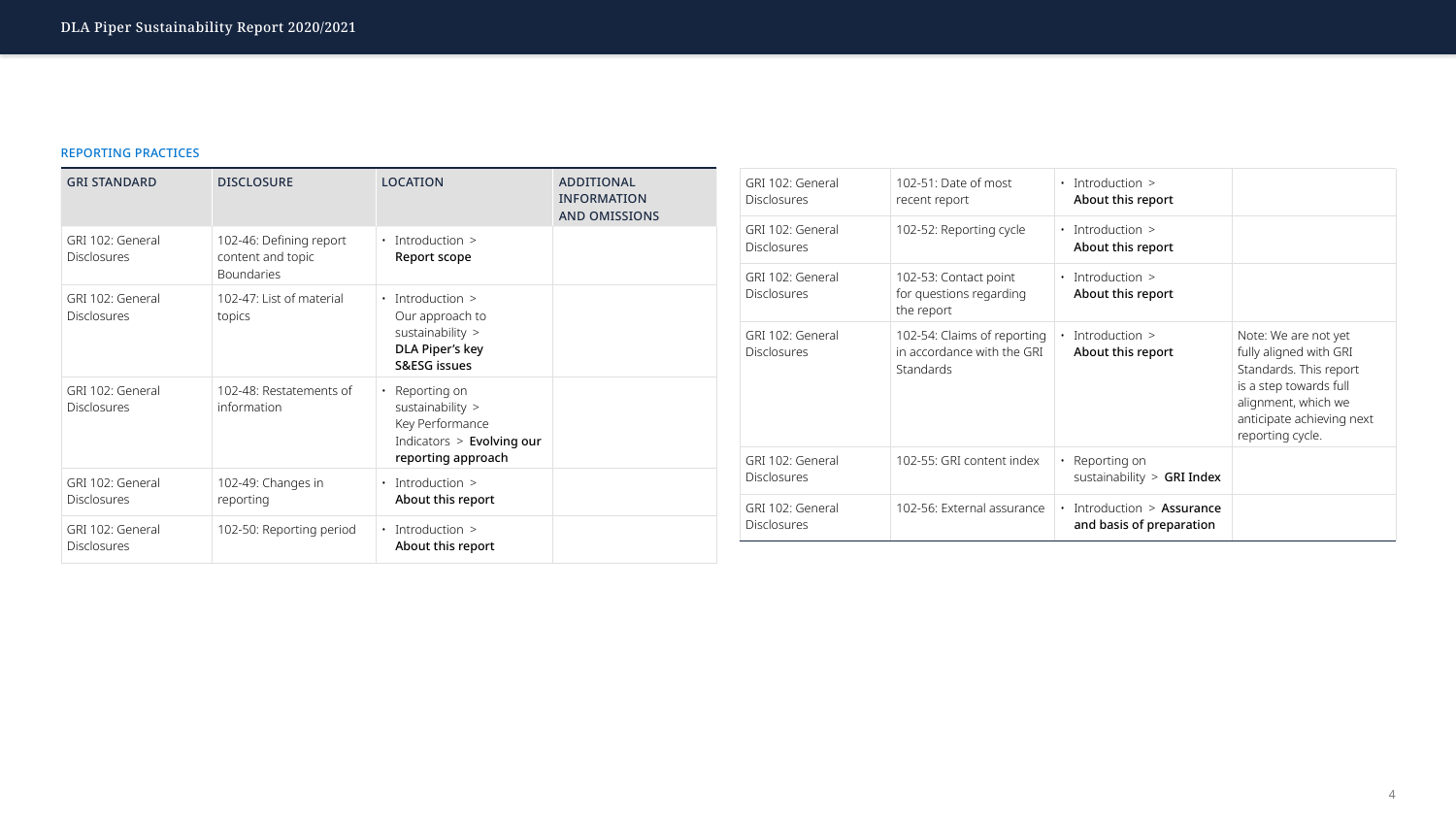# MANAGEMENT APPROACH

| <b>GRI STANDARD</b>             | <b>DISCLOSURE</b>                                               | <b>LOCATION</b>                                                                                                                                                           | ADDITIONAL<br><b>INFORMATION</b><br><b>AND OMISSIONS</b>                                                                                                                                       | <b>GRI STANDARD</b>                             | <b>DISCLOSURE</b>                                                                              | <b>LOCATION</b>                                                                                                                                                                        | ADDITIONAL<br><b>INFORMATION</b><br><b>AND OMISSIONS</b>        |
|---------------------------------|-----------------------------------------------------------------|---------------------------------------------------------------------------------------------------------------------------------------------------------------------------|------------------------------------------------------------------------------------------------------------------------------------------------------------------------------------------------|-------------------------------------------------|------------------------------------------------------------------------------------------------|----------------------------------------------------------------------------------------------------------------------------------------------------------------------------------------|-----------------------------------------------------------------|
| GRI 103: Management<br>Approach | 103-1: Explanation of<br>the material topic and its<br>Boundary | $\cdot$ Introduction $\ge$<br>Our approach to<br>sustainability $>$<br>DLA Piper's key<br><b>S&amp;ESG issues</b><br>$\cdot$ Introduction $>$<br>Our approach to          | Our materiality assessment<br>is ongoing at the time of<br>this report, therefore this<br>report is organised around<br>our key S&ESG issues.<br>In the next reporting<br>cycle we will update | GRI 201: Economic<br>Performance                | 201-2: Financial<br>implications and other risks<br>and opportunities due to<br>climate change | $\cdot$ Introduction $>$ Our approach<br>to sustainability<br>Our clients > Being a credible<br>sustainability partner<br>$\cdot$ Our environment ><br>Understanding our climate risks |                                                                 |
|                                 |                                                                 | sustainability $> 2021$<br><b>Materiality Assessment</b>                                                                                                                  | our reporting approach<br>to one based on the<br>results of our completed<br>materiality assessment.                                                                                           | <b>ANTI-CORRUPTION</b>                          |                                                                                                |                                                                                                                                                                                        |                                                                 |
| GRI 103: Management<br>Approach | 103-2: The management<br>approach and its<br>components         | $\cdot$ Our people $\ge$<br>Diversity and inclusion<br>$\cdot$ Our people > Health,<br>safety and wellbeing                                                               |                                                                                                                                                                                                | <b>GRI STANDARD</b>                             | <b>DISCLOSURE</b>                                                                              | <b>LOCATION</b>                                                                                                                                                                        | <b>ADDITIONAL</b><br><b>INFORMATION</b><br><b>AND OMISSIONS</b> |
|                                 |                                                                 | Our people > Learning<br>and development<br>• Our people $>$<br>Employee engagement<br>• Our clients<br>$\cdot$ Our suppliers<br>• Our society<br>$\cdot$ Our environment |                                                                                                                                                                                                | GRI 205: Anti Corruption   205-2: Communication | and training about anti-<br>corruption policies and<br>procedures                              | • Introduction $>$ About us $>$<br>Acting with integrity                                                                                                                               |                                                                 |

# ECONOMIC PERFORMANCE

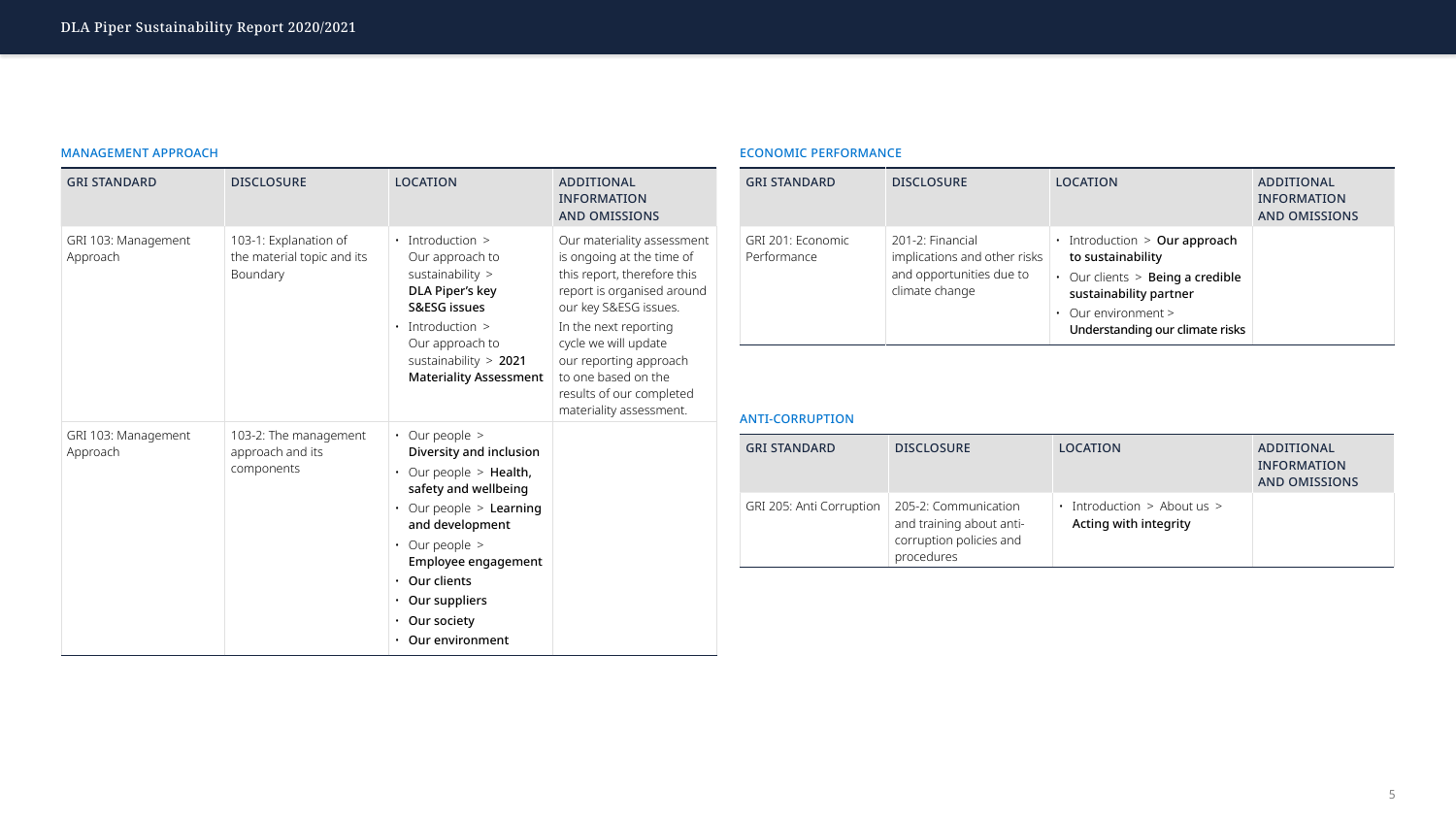| <b>GRI STANDARD</b> | <b>DISCLOSURE</b>                                    | <b>LOCATION</b>                                                                         | ADDITIONAL<br><b>INFORMATION</b><br><b>AND OMISSIONS</b>        | <b>GRI STANDARD</b>                              | <b>DISCLOSURE</b>                                 | <b>LOCATION</b>                                                                                               | ADDITIONAL<br><b>INFORMATION</b><br><b>AND OMISSION</b> |
|---------------------|------------------------------------------------------|-----------------------------------------------------------------------------------------|-----------------------------------------------------------------|--------------------------------------------------|---------------------------------------------------|---------------------------------------------------------------------------------------------------------------|---------------------------------------------------------|
| <b>GRI 207: Tax</b> | 207-1: Approach to tax                               | $\cdot$ Introduction > About us ><br>Acting with integrity                              |                                                                 | GRI 305: Emissions                               | 305-1: Direct (Scope 1)<br><b>GHG</b> emissions   | • Reporting on sustainability $>$<br>Key Performance Indicators >                                             |                                                         |
| <b>GRI 207: Tax</b> | 207-2: Tax governance,<br>control, and risk          | $\cdot$ Introduction > About us >                                                       | Follow link to view our                                         |                                                  |                                                   | Environment ><br><b>Carbon emissions</b>                                                                      |                                                         |
| <b>ENERGY</b>       | management                                           | Acting with integrity                                                                   | tax strategy                                                    | GRI 305: Emissions                               | 305-2: Energy indirect<br>(Scope 2) GHG emissions | • Reporting on sustainability $>$<br>Key Performance Indicators ><br>Environment ><br><b>Carbon emissions</b> |                                                         |
| <b>GRI STANDARD</b> | <b>DISCLOSURE</b>                                    | <b>LOCATION</b>                                                                         | <b>ADDITIONAL</b><br><b>INFORMATION</b><br><b>AND OMISSIONS</b> | <b>GRI 305: Emissions</b>                        | 305-3: Other indirect<br>(Scope 3) GHG emissions  | • Reporting on sustainability ><br>Key Performance Indicators ><br>Environment ><br><b>Carbon emissions</b>   |                                                         |
| GRI 302: Energy     | 302-1: Energy consumption<br>within the organization | Reporting on sustainability ><br>Key Performance Indicators ><br>Environment > Energy   |                                                                 | GRI 305: Emissions                               | 305-4: GHG emissions<br>intensity                 | • Reporting on sustainability ><br>Key Performance Indicators ><br>Environment >                              |                                                         |
| GRI 302: Energy     | 302-3: Energy intensity                              | • Reporting on sustainability $>$                                                       |                                                                 |                                                  |                                                   | <b>Carbon emissions</b>                                                                                       |                                                         |
|                     |                                                      | Key Performance Indicators ><br>Environment > Energy                                    |                                                                 | <b>GRI 305: Emissions</b><br>305-5: Reduction of | • Reporting on sustainability $>$                 |                                                                                                               |                                                         |
| GRI 302: Energy     | 302-4: Reduction of energy<br>consumption            | Reporting on sustainability $>$<br>Key Performance Indicators ><br>Environment > Energy |                                                                 |                                                  | GHG emissions                                     | Key Performance Indicators ><br>Environment ><br><b>Carbon emissions</b>                                      |                                                         |

# EMISSIONS



| <b>GRI STANDARD</b> | <b>DISCLOSURE</b>                                    | <b>LOCATION</b>                                                                         | ADDITIONAL<br><b>INFORMATION</b><br><b>AND OMISSIONS</b>        | <b>GRI STANDARD</b>       | <b>DISCLOSURE</b>                                | <b>LOCATION</b>                                                                                                 | ADDITIONAL<br><b>INFORMATION</b><br><b>AND OMISSIONS</b> |
|---------------------|------------------------------------------------------|-----------------------------------------------------------------------------------------|-----------------------------------------------------------------|---------------------------|--------------------------------------------------|-----------------------------------------------------------------------------------------------------------------|----------------------------------------------------------|
| <b>GRI 207: Tax</b> | 207-1: Approach to tax                               | $\cdot$ Introduction > About us ><br>Acting with integrity                              |                                                                 | <b>GRI 305: Emissions</b> | 305-1: Direct (Scope 1)<br><b>GHG emissions</b>  | • Reporting on sustainability ><br>Key Performance Indicators >                                                 |                                                          |
| <b>GRI 207: Tax</b> | 207-2: Tax governance,<br>control, and risk          | $\cdot$ Introduction > About us >                                                       | Follow link to view our                                         |                           |                                                  | Environment $>$<br><b>Carbon emissions</b>                                                                      |                                                          |
|                     | management                                           | Acting with integrity                                                                   | tax strategy                                                    | <b>GRI 305: Emissions</b> | 305-2: Energy indirect                           | • Reporting on sustainability $>$                                                                               |                                                          |
| <b>ENERGY</b>       |                                                      |                                                                                         |                                                                 |                           | (Scope 2) GHG emissions                          | Key Performance Indicators ><br>Environment $>$<br><b>Carbon emissions</b>                                      |                                                          |
| <b>GRI STANDARD</b> | <b>DISCLOSURE</b>                                    | <b>LOCATION</b>                                                                         | <b>ADDITIONAL</b><br><b>INFORMATION</b><br><b>AND OMISSIONS</b> | <b>GRI 305: Emissions</b> | 305-3: Other indirect<br>(Scope 3) GHG emissions | • Reporting on sustainability $>$<br>Key Performance Indicators ><br>Environment $>$<br><b>Carbon emissions</b> |                                                          |
| GRI 302: Energy     | 302-1: Energy consumption<br>within the organization | Reporting on sustainability ><br>Key Performance Indicators ><br>Environment $>$ Energy |                                                                 | <b>GRI 305: Emissions</b> | 305-4: GHG emissions<br>intensity                | • Reporting on sustainability $>$<br>Key Performance Indicators ><br>Environment >                              |                                                          |
| GRI 302: Energy     | 302-3: Energy intensity                              | • Reporting on sustainability $>$                                                       |                                                                 |                           |                                                  | <b>Carbon emissions</b>                                                                                         |                                                          |
|                     |                                                      | Key Performance Indicators ><br>Environment $>$ Energy                                  |                                                                 | <b>GRI 305: Emissions</b> | 305-5: Reduction of                              | • Reporting on sustainability $>$                                                                               |                                                          |
| GRI 302: Energy     | 302-4: Reduction of energy<br>consumption            | Reporting on sustainability ><br>Key Performance Indicators ><br>Fnvironment > Fnerav   |                                                                 |                           | <b>GHG</b> emissions                             | Key Performance Indicators ><br>Environment ><br><b>Carbon emissions</b>                                        |                                                          |

# **TAX**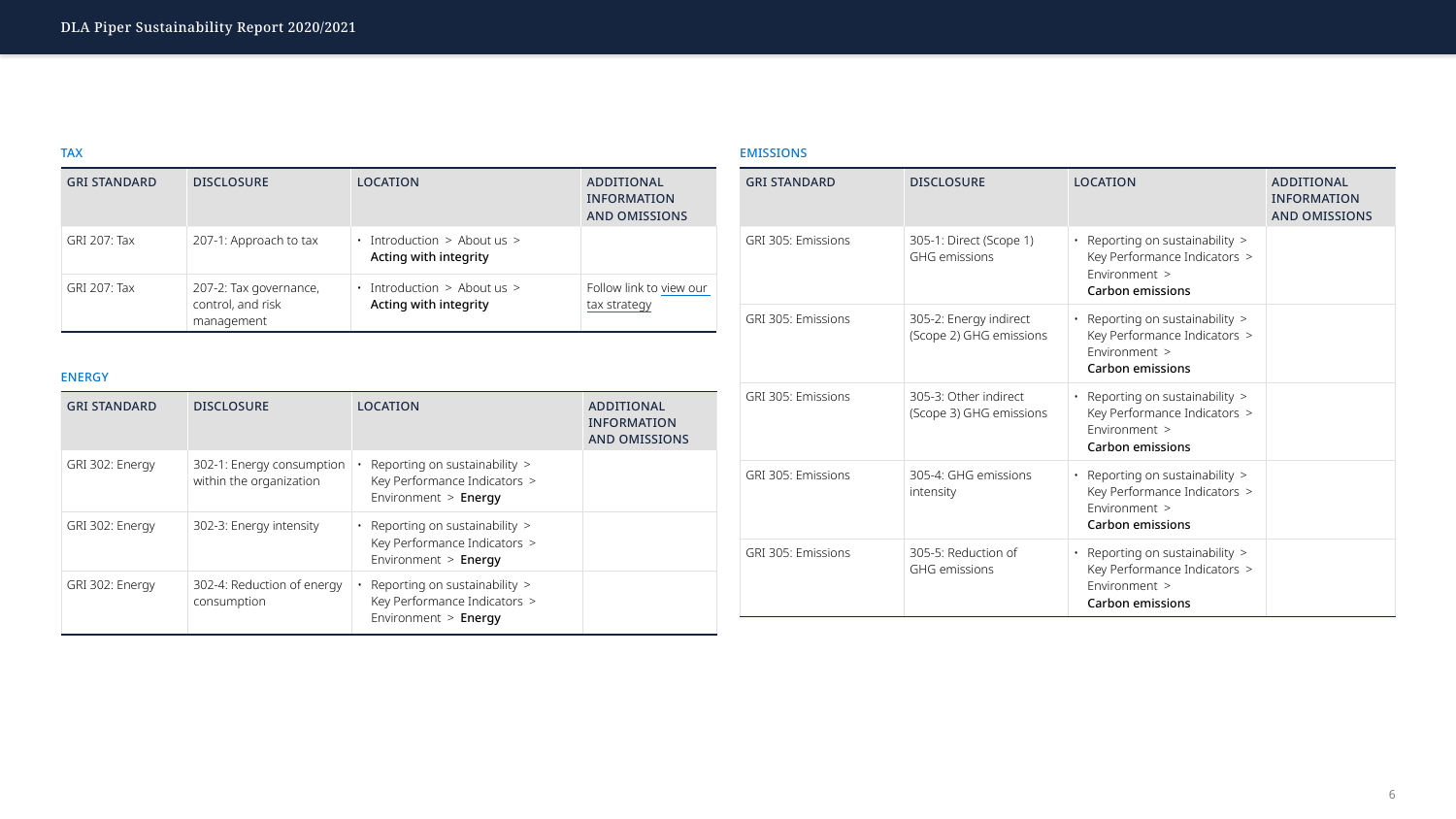# WASTE

| <b>GRI STANDARD</b> | <b>DISCLOSURE</b>                                                    | <b>LOCATION</b>                                                                          | ADDITIONAL<br><b>INFORMATION</b><br>AND OMISSIONS | <b>GRI STANDARD</b>                        | <b>DISCLOSURE</b>                                                                   | <b>LOCATION</b>                                                                                                   | <b>ADDITIONAL</b><br><b>INFORMATION</b><br><b>AND OMISSIONS</b> |
|---------------------|----------------------------------------------------------------------|------------------------------------------------------------------------------------------|---------------------------------------------------|--------------------------------------------|-------------------------------------------------------------------------------------|-------------------------------------------------------------------------------------------------------------------|-----------------------------------------------------------------|
| GRI 306: Waste      | 306-1: Waste generation<br>and significant waste-<br>related impacts | Our environment ><br>What we're doing: other impacts                                     |                                                   | GRI 401: Employment                        | 401-1: New employee hires                                                           | Reporting on<br>sustainability $>$<br>Key Performance                                                             |                                                                 |
| GRI 306: Waste      | 306-2: Management of<br>significant waste-related<br>impacts         | $\cdot$ Our environment $\ge$<br>What we're doing: other impacts                         |                                                   |                                            |                                                                                     | Indicators<br>> Our firm at a glance                                                                              |                                                                 |
| GRI 306: Waste      | 306-3: Waste generated                                               | Reporting on sustainability $>$                                                          |                                                   | OCCUPATIONAL HEALTH AND SAFETY             |                                                                                     |                                                                                                                   |                                                                 |
|                     |                                                                      | Key Performance Indicators ><br>Environment > Waste                                      |                                                   | <b>GRI STANDARD</b>                        | <b>DISCLOSURE</b>                                                                   | <b>LOCATION</b>                                                                                                   | ADDITIONAL<br><b>INFORMATION</b>                                |
| GRI 306: Waste      | 306-4: Waste diverted                                                | • Reporting on sustainability $>$                                                        |                                                   |                                            |                                                                                     |                                                                                                                   | <b>AND OMISSIONS</b>                                            |
|                     | from disposal                                                        | Key Performance Indicators ><br>Environment > Waste                                      |                                                   | GRI 403: Occupational<br>Health and Safety | 403-8: Workers covered by<br>an occupational health and<br>safety management system | Reporting on<br>sustainability $>$<br>Key Performance<br>Indicators $>$<br><b>Occupational health</b><br>& safety |                                                                 |
| GRI 306: Waste      | 306-5: Waste directed<br>to disposal                                 | • Reporting on sustainability $>$<br>Key Performance Indicators ><br>Environment > Waste |                                                   |                                            |                                                                                     |                                                                                                                   |                                                                 |

# EMPLOYMENT



| GRI 306: Waste                              | soo s. waste gericiated<br>306-4: Waste diverted                    | reporting on sastan labinty<br>Key Performance Indicators ><br>Environment > Waste                                    |                                                          | <b>GRI STANDARD</b>                        | <b>DISCLOSURE</b>                                                                   | <b>LOCATION</b>                                                                                                     | <b>ADDITIONAL</b><br><b>INFORMATION</b><br><b>AND OMISSIONS</b> |
|---------------------------------------------|---------------------------------------------------------------------|-----------------------------------------------------------------------------------------------------------------------|----------------------------------------------------------|--------------------------------------------|-------------------------------------------------------------------------------------|---------------------------------------------------------------------------------------------------------------------|-----------------------------------------------------------------|
|                                             | from disposal                                                       | • Reporting on sustainability $>$<br>Key Performance Indicators ><br>Environment > Waste                              |                                                          | GRI 403: Occupational<br>Health and Safety | 403-8: Workers covered by<br>an occupational health and<br>safety management system | Reporting on<br>sustainability $>$<br>Key Performance<br>Indicators $>$<br><b>Occupational health</b><br>& safety   |                                                                 |
| GRI 306: Waste                              | 306-5: Waste directed<br>to disposal                                | • Reporting on sustainability $>$<br>Key Performance Indicators ><br>Environment > Waste                              |                                                          |                                            |                                                                                     |                                                                                                                     |                                                                 |
| <b>ENVIRONMENTAL COMPLIANCE</b>             |                                                                     |                                                                                                                       |                                                          | GRI 403: Occupational<br>Health and Safety | 403-9: Work-related injuries                                                        | Reporting on<br>sustainability $>$<br>Key Performance                                                               |                                                                 |
| <b>GRI STANDARD</b>                         | <b>DISCLOSURE</b>                                                   | <b>LOCATION</b>                                                                                                       | <b>ADDITIONAL</b><br><b>INFORMATION</b><br>AND OMISSIONS |                                            |                                                                                     | Indicators ><br>Occupational health<br>& safety                                                                     |                                                                 |
| <b>GRI 307: Environmental</b><br>Compliance | 307-1: Non-compliance<br>with environmental laws<br>and regulations | • Reporting on sustainability $>$<br>Key Performance Indicators ><br>Environment ><br><b>Environmental management</b> |                                                          | GRI 403: Occupational<br>Health and Safety | 403-10: Work-related ill<br>health                                                  | • Reporting on<br>sustainability $>$<br>Key Performance<br>Indicators $>$<br><b>Occupational health</b><br>& safety |                                                                 |